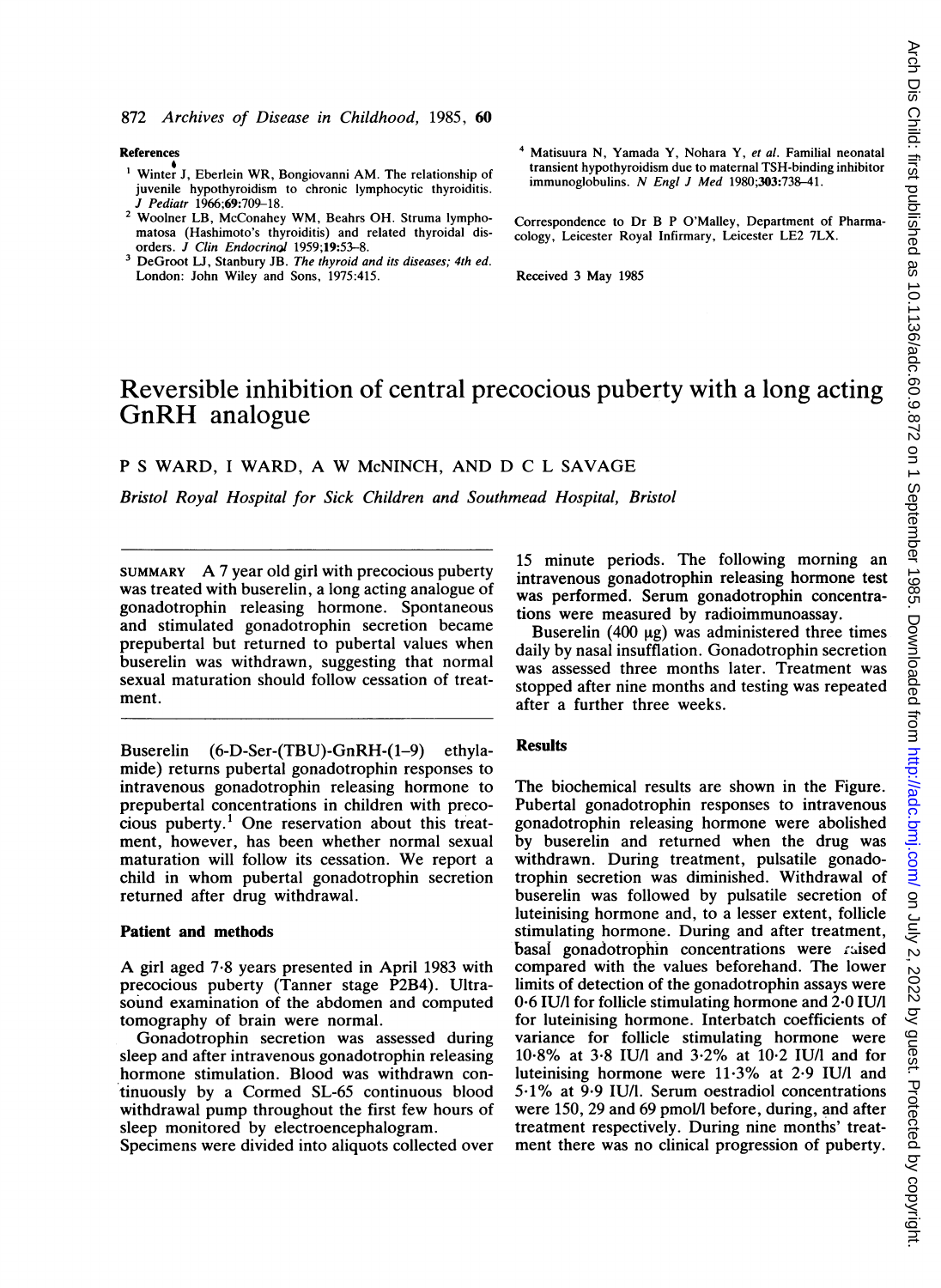



Figure Gonadotrophin responses to sleep and intravenous gonadotrophin releasing hormone (GnRH) before, during, and after buserelin treatment.

Sleep level 1-4 by depth of line, (W=wake), open columns=luteinising hormone (LH), black columns=follicle stimulating hormone (FSH), open circles=LH, closed circles=FSH.

## **Discussion**

The continuous administration of gonadotrophin releasing hormone to Rhesus monkeys inhibits gonadotrophin secretion.2 This observation led to the development of long acting analogues that diminish gonadotrophin secretion in man.3 The mechanism of action of these analogues is uncertain but may be due to 'down regulation' whereby sustained exposure of the gonadotrophe to high concentrations of gonadotrophin releasing hormone results in diminished responsiveness.<sup>2</sup> While it is likely that this is reversible, there is as yet little evidence that this is the case.

Like others<sup>4</sup> we have found that buserelin inhibits the gonadotrophin responses to intravenous releasing hormone and reduces pulsatile gonadotrophin secretion during sleep. We have now shown that stopping treatment after nine months was followed by the return of pubertal responses to intravenous gonadotrophin releasing hormone and pulsatile gonadotrophin secretion during sleep. Basal gonadotrophin concentrations, however, remained raised, suggesting a sustained effect of the drug.

Comite and co-workers showed the return of pulsatile gonadotrophin secretion after withdrawal of a different gonadotrophin releasing hormone analogue after eight weeks' treatment.<sup>3</sup> They later described clinical and biochemical progression of puberty after completion of 18 months of treatment.

The final proof of reversibility will be when patients are seen to progress normally through puberty and become fertile. Our evidence suggests, however, that the effects of buserelin are reversible.

We thank Dr P J Magill of Hoechst UK Ltd for supplying Buserelin. PSW is supported by the Cancer and Leukaemia in Childhood Trust.

#### References

- <sup>1</sup> Donaldson MDC, Stanhope R, Lee TJ, Price DA, Brook CGD, Savage DCL. Gonadotrophin responses to GnRH in precocious puberty treated with GnRH analogue. Clin Endocrinol 1984;21:499-503.
- <sup>2</sup> Belchetz PE, Plant TM, Nakai Y, Keogh EJ, Knobil E. Hypophysial responses to continuous and intermittent delivery of hypothalamic gonadotrophic releasing hormone. Science 1978;202:631-3.